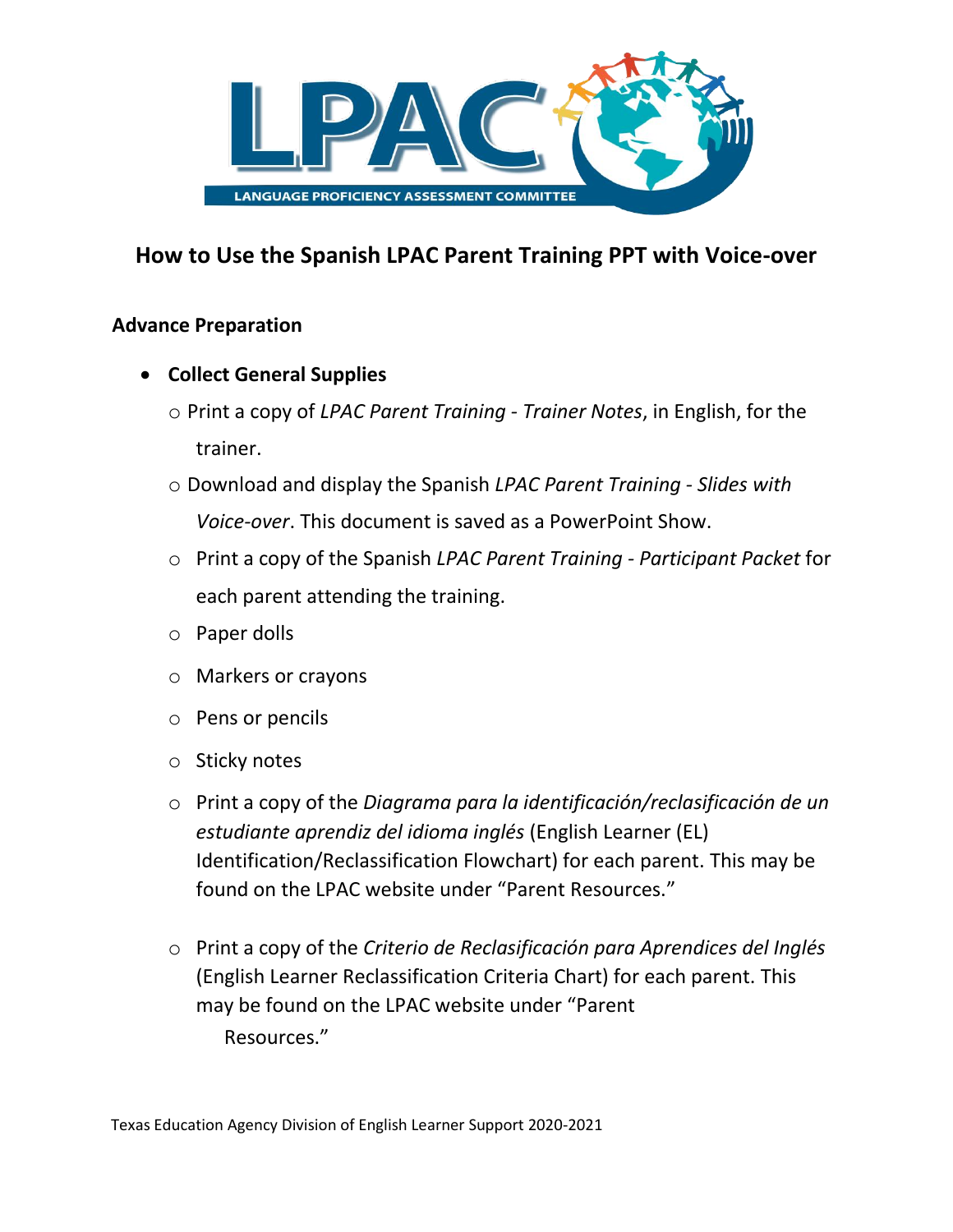## • **Technology**

- o Ensure internet access for facilitator.
- o Speakers for the voice over on the slides.
- **Activity Preparation: Note to trainer: This ice breaker is meant to be done in a face-to-face training.**
	- o Create a sample doll to for Slide 2 (an EL's characteristics written on one side and characteristics of an effective bilingual or ESL program written on the other side).

## • **During the PowerPoint Presentation**

o **General directions** 

 $\Box$  Display the Spanish LPAC Parent Training with voice over, and follow along using the English LPAC Parent Training PowerPoint notes.

 $\Box$  Hover over the audio icon on each slide and then click on the arrow to start the audio. Do not click on the actual icon, as this will cause the audio file to begin in the middle of the recording, rather than at the beginning.

### o **Slide 2: Note to trainer: This ice breaker is meant to be done in a**

**face-to-face training.** Show the parent(s) your sample doll and pass

out the materials needed:

- Paper dolls
- Markers or crayons
- Pens or pencils
- o **Slide 6:** Click on the link on the slide to show the parent(s) where the document referenced may be found. Click on it after the audio file has read, "…de los estudiantes aprendices de inglés." The link takes you to the English Learner Portal, once here you can click on the different sections of Chapter 89.
- o **Slide 16:** Show the resource, *Diagrama para la identificación/reclasificación de un estudiante aprendiz del idioma*